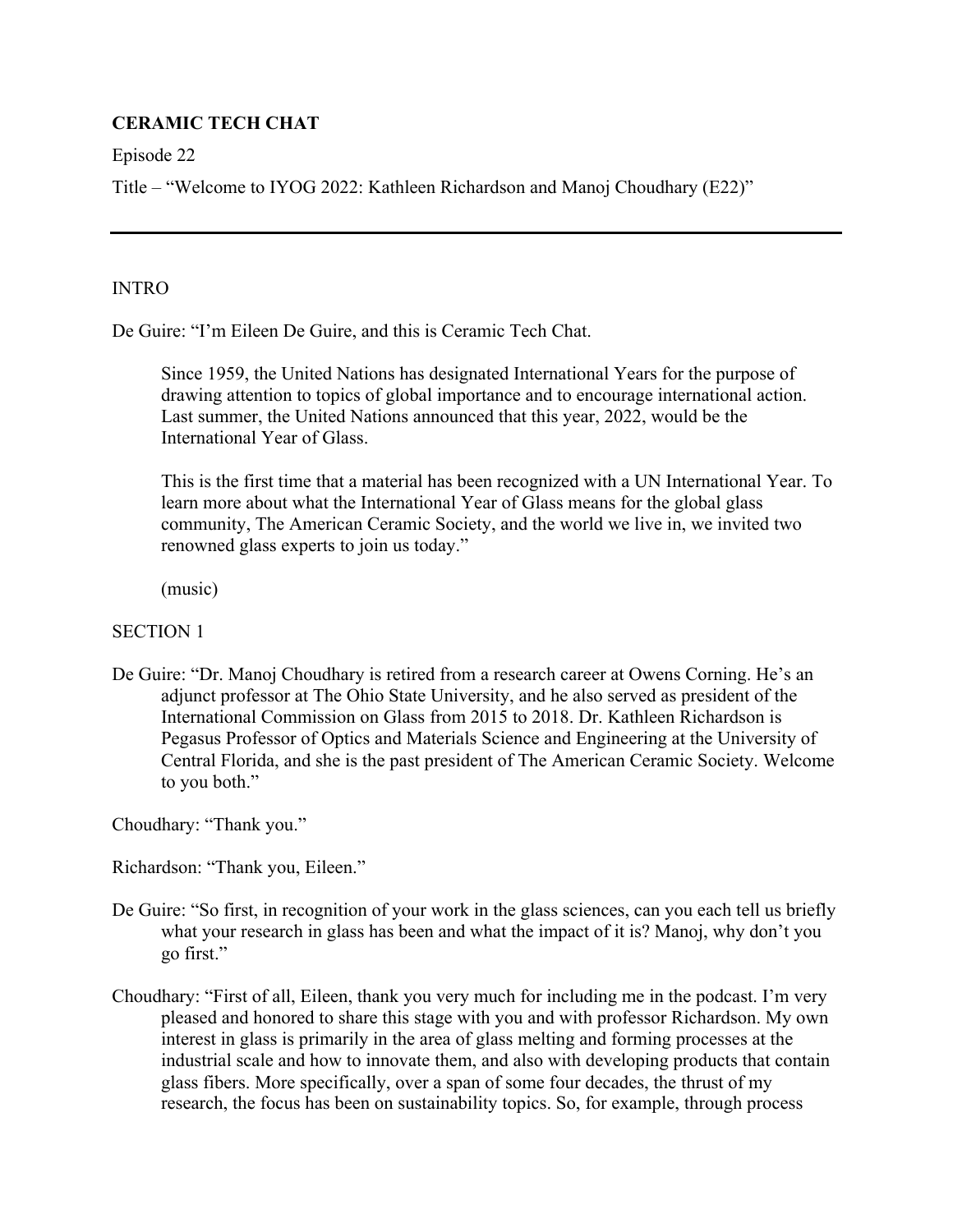innovation, improving the energy efficiency of industrial glass melting and forming processes, reducing environmental emissions, reducing the landfill, increasing the recycling content. So, that has been a large focus of my effort.

And I will further add that I come with a very broad background in materials. So in addition to glass, which had been my center of attention for over three decades, I've also worked for six years with the polymers and some more years with ferrous and nonferrous metals, and with chemicals, and with minerals. So it's a very broad background, but the connecting theme in all of them has been sustainability."

De Guire: "Excellent, thank you. And how about you, Kathleen?"

Richardson: "Well, Eileen, thank you as well for including me because I think between the perspectives that Manoj and I can offer our community, I think we are great bookends from the standpoint of highlighting the importance of both his discipline on the industrial side as well as my front end on the supply chain of generating educated, trained workforce that supports industry and research. And that's what I, as an academic, do. I have, it's interesting. It's 40 years this year since my first degree from Alfred University in ceramic engineering, and it's fitting that we're celebrating this year because it so aligns with the focus of my career in optical glass science and engineering.

I'm a researcher, I'm a teacher, I'm an educator, I'm a mentor, and I'm a trainer. And what we try to do is really work in the multidisciplinary space that frankly didn't exist in 1982 when I got my first bachelor's degree. I was fortuitous to have experiences that guided me in this direction that bridges materials science, glass science, and optics.

My efforts are primarily in the area of infrared glasses, which in the early days was a bit different because it wasn't in the areas that most of us in society are familiar with in terms of visible glasses for structural and automotive applications, for example. But in the last several years, the ability to see in the infrared, beyond use in military applications, has really become something that is an area that's of great interest, both commercially as well as from the defense sector.

So, I think those experiences, those technologies, those understandings of why multidisciplinary experience is important from the educational standpoint have directly fed into what our community needs in terms of workforce. And I've been very proud to not only lead the education in that direction but also to serve in the Society where those aspects of education and training have been emphasized."

- De Guire: "Thank you. So, Manoj, the United Nations International Years have recognized many professions, industries, scientific and human endeavors since 1959. For example, 2015 was the International Year of Light. So, how did this particular International Year of Glass come about?"
- Choudhary: "Well, the genesis of the idea of having an International Year of Glass goes back to 2014. That year, several scientists in Corning proposed the concept or the theme of 'The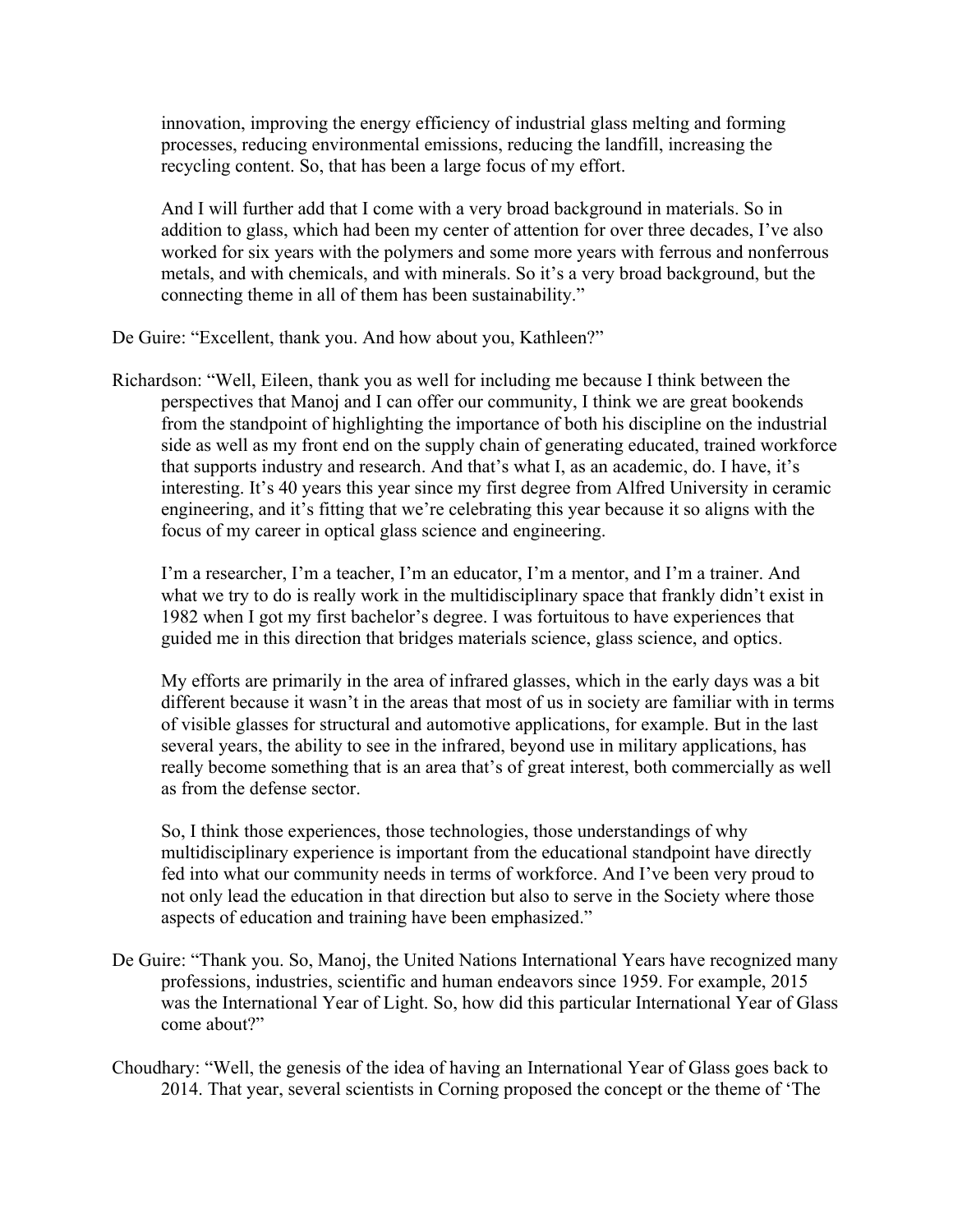Arrival of Glass Age.' And you know, Eileen, that we are very blessed and fortunate to have in our community, in the world of glass, a visionary like David Pye, who all of us know very well. So, he was then at that time the editor-in-chief, and really the founding editor, of the *International Journal of Applied Glass Science*. And when the UN, as you said, in 2015 declared the International Year of Light and Light-based Technologies, professor David Pye came out with a special issue of the journal with the theme of 'Glass and Light.' And then he followed it up in 2016 and 2017 with two issues of the same journal dedicated to the theme of the 'Glass Age.'

Now, I was the president of the ICG in those years, 2015 to 2018. And I had the privilege and honor of working with David and the two of us promoted and advocated the idea of 'Glass Age' to numerous international audiences. And finally, in 2018, both of us in Japan proposed the idea to the International Commission on Glass. Before that, The American Ceramic Society, the Corning Museum of Glass, and many other institutions had already come on board with this idea. And in 2018, the ICG also energetically supported it. And then, it was led by professor Alicia Durán, who followed me as the president of the ICG. So I cannot say enough about the energy, dedication, and hard work that professor Durán put in to make that vision, to make that idea into reality.

We had the support from some 1,800 institutions from over 80 countries spread over five continents for this idea. It was a massive, international support. And then we should also mention the role played by the Spanish Ambassador to the UN, Agustín Santos. So with all these efforts, finally on May 18 of this last year, 2021, as you know, the UN General Assembly declared that 2022 will be the International Year of Glass. So that briefly is the history of when it began, how it came about, and when it finally materialized."

- De Guire: "Thank you. It definitely sounds like it was a global glass community effort with everybody engaged. Very exciting."
- Richardson: "And, Eileen, if I can just add, we were so fortunate that several members, and I'm talking about on the order of a dozen of us from the Glass & Optical Materials Division, because optical glass is a subsection of the International Year of Light, we got a head start on understanding the scope and indication of how you would go about organizing that. So, we wanted to acknowledge our partners at SPIE and The Optical Society of America, now called Optica, because they've been extremely supportive of us and our mission to create the International Year of Glass. And I think, I know Alicia Durán has benefited as well in terms of understanding aspects of organization and structure at a global level from this partnership and using the International Year of Light as a model. So, having that multidisciplinary partnership already has really helped us to work on a relatively short time frame to pull this all together."

(music)

SECTION 2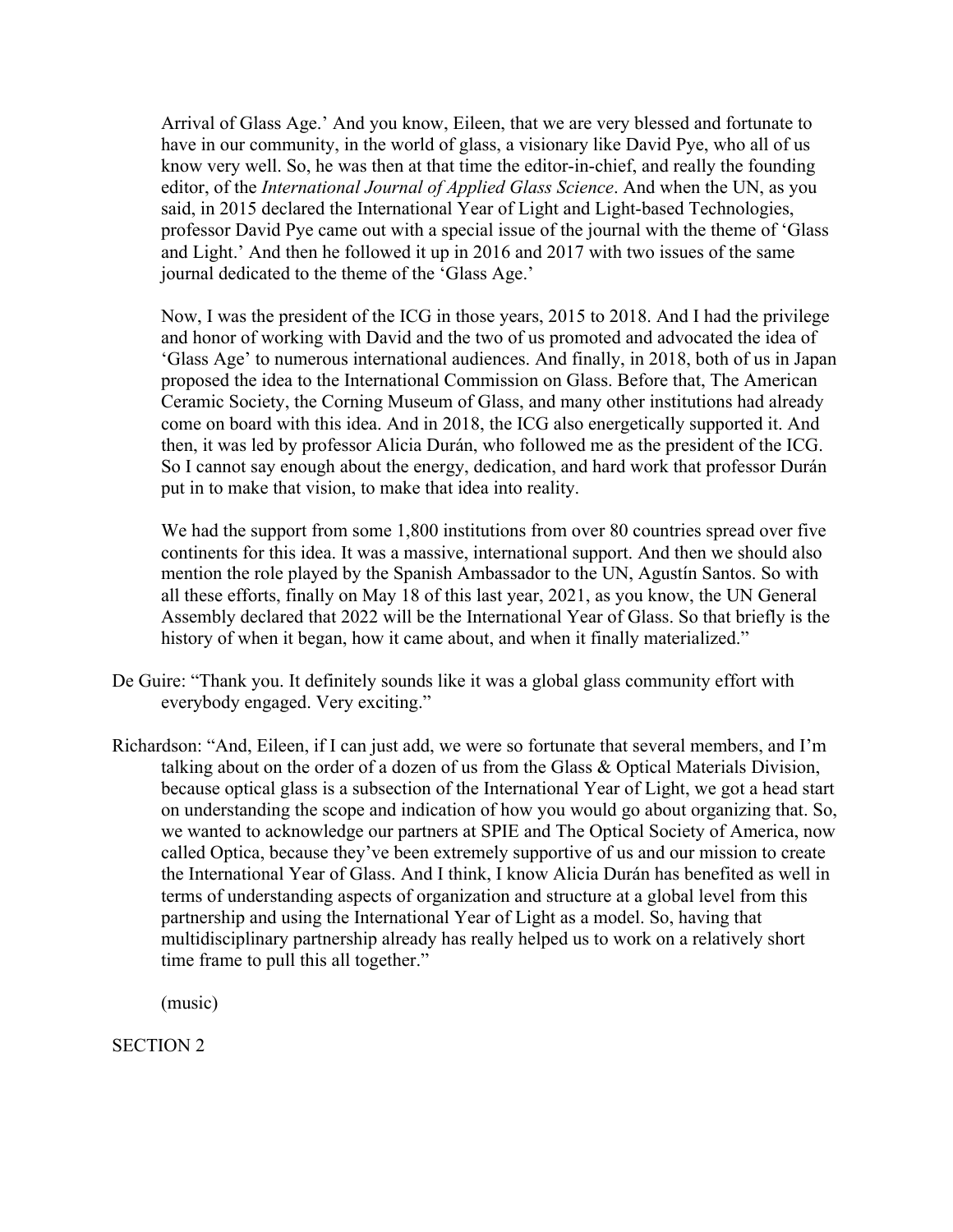- De Guire: "For many people, their first entrance for appreciating glass is through art, whether it's a stained glass window at a church or a museum piece or something. So, can you talk a little bit about what glass means in terms of the aesthetics, the aesthetic applications of glass."
- Choudhary: "Absolutely. So, first of all, let me say that no other material combines beauty and utility as glass does. As I mentioned in my introductory statement, I came from background in many, many materials. Chemicals, polymers, minerals, ferrous, nonferrous metals. And I love them all. I worked in all those fields. But I have to admit that none of them, no other material combines beauty and utility as glass does. You mentioned stained glass. You know, aesthetics and beauty is an extremely important part of human experience. And when we wrote the proposal for the UN for the International Year of Glass, we made it a point to bring up the role glass has played throughout human history, throughout millennia, in enhancing the aesthetic aspects of human experience. As you know, ancient glass—and when we say 'ancient,' we're talking about 2500 or 3000 BC at that time, glass was an object for the elites. It was an object that was used for beautification, a jewelry item. And then, after the industrial revolution, glass became a material of mass consumption. But it has started out as a material of beauty. And that heritage, fortunately for humankind, is very much alive. So, even in the effort that they put together for the celebration this year, glass artists, workshops, museums, they are as important, and I would say even more important, than those of us who come from the science, technology, engineering, and research angles. So, this is what my take is on glass's role in aesthetics, in beauty, in appreciation of life."
- Richardson: "And, Eileen, I'll just add to that because I think it's really important. There are 17 goals the UN has for 2030, and so many of these resonate with old and young in society from a global standpoint. We have spent a lot of time in the last few years, pre-COVID and through COVID, discussing issues with regard to health, with regard to sustainability and resilience. And what comes through year after year and issue after issue is the unheralded but very important role that glass has played, whether it's the fact that energy and energy efficiency. Well, the very first windows that were put in buildings were there to keep out the cold or the heat. And now, energy efficiency and windows and scalability of manufacturing for high energy efficiency windows becomes extremely important. High strength, sustainable, recyclability, glass has continued to be at the forefront of aspects of importance to society.

And the important thing about the International Year of Glass is it's a society-driven focus. Manoj highlighted the fact that it is something where the science and engineering and the art and experience of aesthetics goes hand in hand. No aspect is more important than the other, and they're very much interwoven because the everyday person on the street, they know glass. Whether it's their window, whether it's their automotive windshield, whether it's their wine glass or their beverage glass that they're using in the evening when they sit down. They don't even realize how extensively glass touches their lives.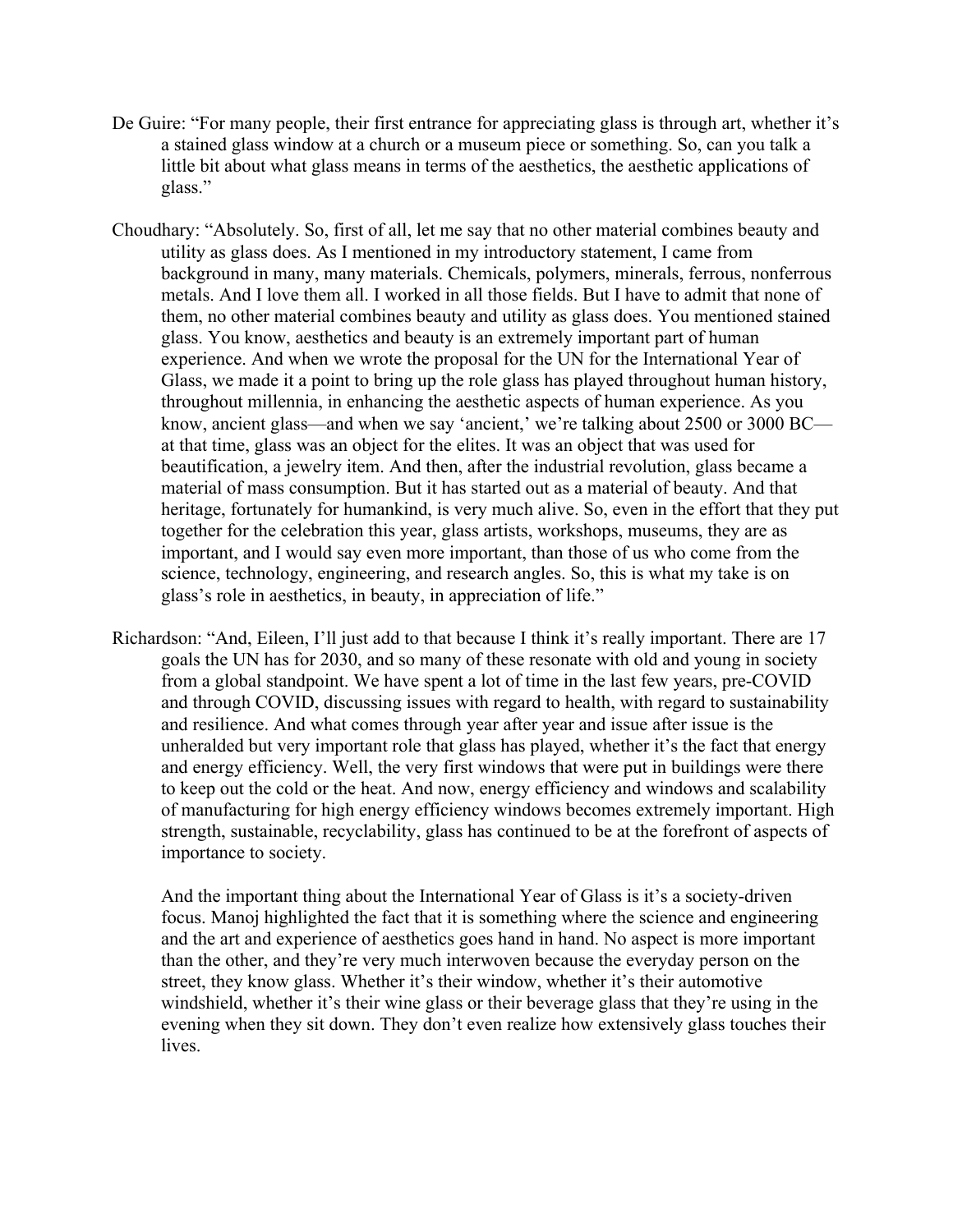And so, I think it doesn't take too much effort for us to elevate glass in society. But we want to highlight it, we want to herald it, and we want to celebrate it. And so the activities we have planned for this year, both globally and also in the U.S., have taken those extremes into account and impact how we are proposing to touch various constituencies of society."

(music)

#### BREAK

De Guire: "The International Year of Glass is the first time that a material has been recognized with a UN International Year. It's really about showcasing what glass does through all layers of our lives. Learn more at www.ceramics.org/iyog."

#### SECTION 3

- De Guire: "Let's talk a little bit about the International Year of Glass celebration. It's a global celebration. Manoj, can you talk to us a little bit about some of the activities that you're aware of that are planned, particularly on the global stage?"
- Choudhary: "Sure, sure, Eileen. So, let me say first of all that although technically 2022 is the International Year of Glass, celebrations began in 2021 itself. So, for example, in India, the association that represents the Indian glass industry, they had a youth-focused photographic competition with the theme of 'Glass in Our Lives.' In October, I believe, last year in Milano, Italy, there was one week of celebration related to glass. But there are celebrations planned all over the world. Let me go over and mention some of them.

One of the major ones will be the opening ceremony in Geneva on February 10 and 11. All of us all over the world was hoping that this will be an in-person celebration of glass. Well, you know, Omicron and corona is putting some damper on that, so it will almost certainly be a hybrid mechanism. And we have identified international experts in all fields of glass science, technology, arts. These are well-known personalities from all over the world. Kathleen is one of them, one of these honored speakers. So, they will be invited there to talk about various aspects of glass.

But even before that, in Lebanon, for example, they did a two-day conference with the title of 'Shattered Glass.' They will examine various aspects of glass fracture and things like that. We have celebrations planned in India, Egypt, China, many, many of them. So, there's the International Festival of Glass in the United Kingdom in August of this year. There's something called, again in U.K., British Glass Biennial. Then in Berlin, we have the centennial of the founding of the German Glass Society. In Canada, we'll have the largest gathering of francophone countries where they'll talk about many aspects of glass, its science, technology, and art. The closing ceremony will take place in Japan in December. I think, to be precise, December 22. So, there are many, many events planned all over the world in 2022."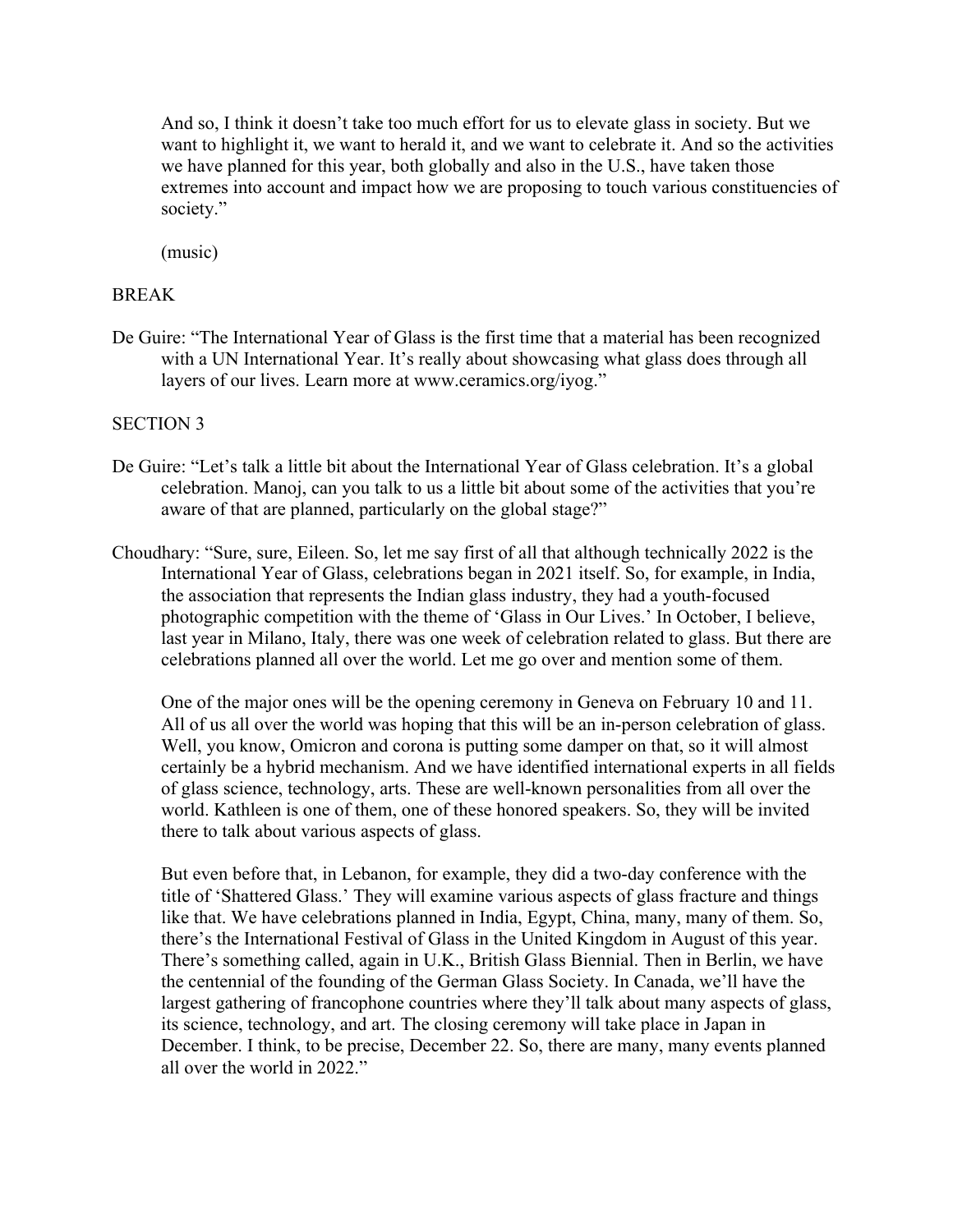- De Guire: "So, Manoj, you are leading the activities for the North American International Year of Glass. So, can you just mention a little bit about what's involved with that and what a highlight or two of those activities are?"
- Choudhary: "I'd be glad to. So let me say first of all, Eileen, that it is a real honor for me to chair the Steering Committee for North America, mainly U.S. and Canada. This was set up in August of last year. Once the UN approved the resolution, we began to find out that there were all kinds of entities and individuals involved, and no one had a clear idea of who was doing what, where, in what time frame, and with what resources. So we felt there was a need to have a forum, a grouping, which can act as a place for people to share information, to coordinate their activities, to share resources. And that's how this Steering Committee was set up. So, we have all the key constituents of glass represented there. We have the art and museum community, we have the glass industry, we have the glass science, we have The American Ceramic Society.

So, we have many, many activities planned. One of the most important ones that professor Richardson is leading is the National Day of Glass that will take place in Washington, D.C., April 5 to 7. We have the National Glass Association meeting in California in just a couple of weeks. The annual meeting of the Glass Art Society, and this is the 50<sup>th</sup> anniversary of them, will take place in Tacoma, Washington, during May 18 to 21. Then Alfred, Kathleen's alma mater, which has something very eclectic planned for glass in July. This will cover art, science, technology, quite a celebration of glass. And at the same time, the American Glass Guild would be holding a jamboree [their celebratory Annual Summer Conference] related to glass at the Corning Museum. Then we have in Canada a whole series of events planned. I mentioned earlier, the gathering of the francophone countries. We also have the meeting of the Glass & Optical Materials Division in Baltimore in May 22 to 26. So, these are some of the principal highlights of IYOG activities in North America."

De Guire: "A very busy year.

Choudhary: "Very busy, very busy year."

- De Guire: "Kathleen, you are the chair of the National Day of Glass, and it sounds quite intriguing. Can you tell us more about the activities that are planned, what the goals of the conference are, and how people can get involved?"
- Richardson: "Well, first of all, it is going to be a very busy year, and one of the things that we as part of the North American region decided is that we recognized very early on that each of these activities could not be all things to all people. And certainly from the U.S. standpoint, we wanted a multitier approach to focus on aspects of society impact, education of key constituencies on glass, support to our industry, support to our academics, support to society in terms of our outreach, as well as highlighting glass in a way that serves to further stimulate interest and participation in our community.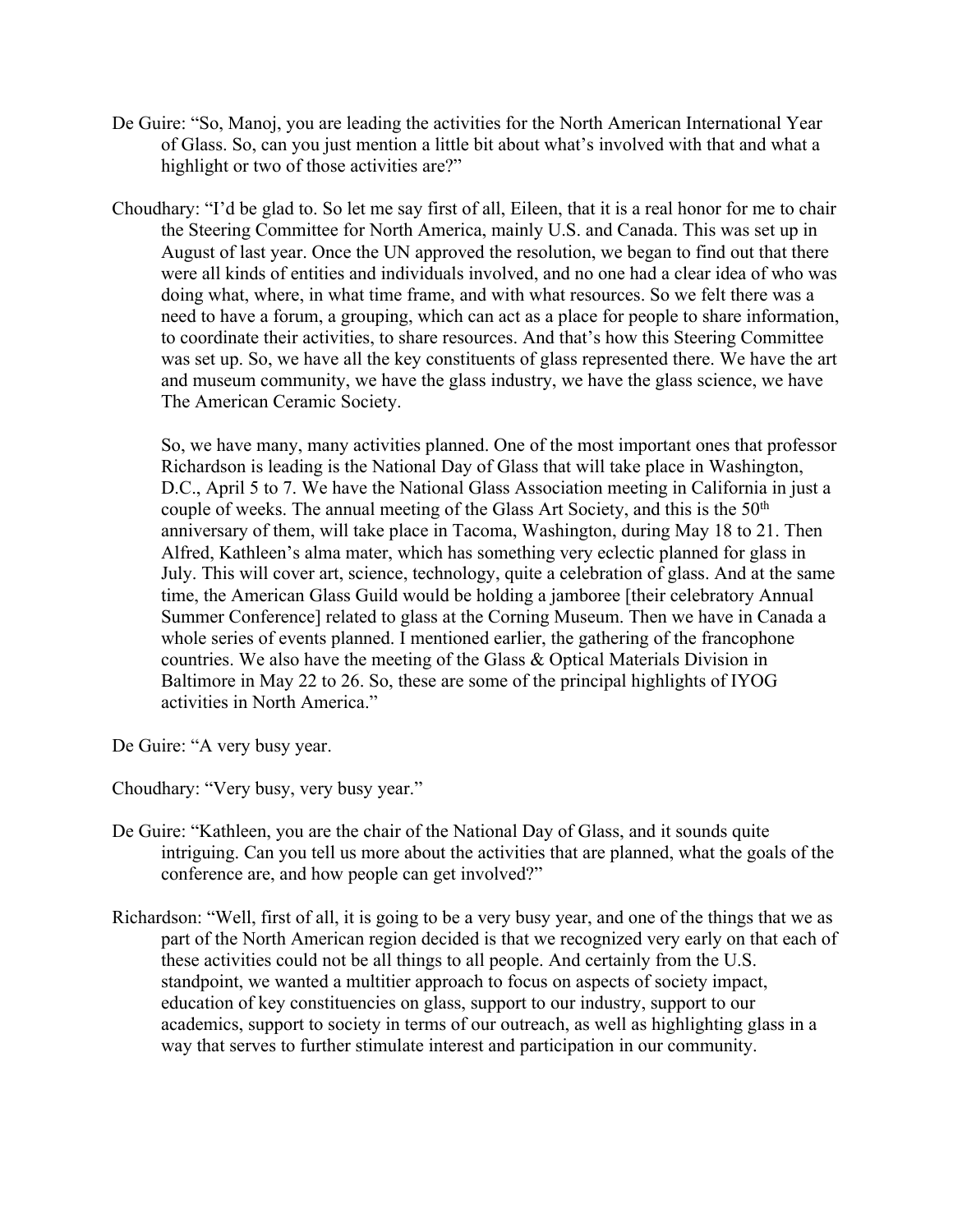So, we made the decision that the National Day of Glass to be held in Washington, D.C., in the center of our nation's capital to be able to dial in with industry experts, government experts, policy experts who take and make decisions that dramatically impact our community on the professional level. So, we have assembled a two-and-a-half-day program with CTOs, CEOs, national lab directors, leaders in education in glass, thinking about not only where we are right now but more importantly strategies towards the future of glass.

Our events will kick off with a reception, sponsored by Corning Incorporated, to be held at the National Academies on Tuesday evening, April 5. The Wednesday and Thursday programs will follow, to be held at the Madison hotel in central Washington, D.C. Our program consists of short presentations on the order of 20 minutes by some of these leaders we've invited. And, in addition, we will have multiple panel discussions related to glass and society, workforce training, aspects of cutting-edge science, as well as art and the impact of all of these activities going forward.

So, I am leading the convening committee for this National Day of Glass in partnership with my co-chairs David Pye and Mario Affatigato. And we have divided the efforts and are thrilled to have, in addition to the technical program, the panel discussions which aim to kind of coalesce the high points of the day on these various themes and discuss them in detail. We will have a celebratory banquet which will focus on art in our world, art glass in our world as the theme for the banquet. And we are thrilled to have Alicia Durán as one of our guest speakers, as well as some noted artists that will be contributing. The Chihuly camp, Northwest U.S., as well as others who will be providing outstanding glass art entertainment to our program.

And on The American Ceramic Society webpage at ceramics.org/iyog, you can find further information and details about each of these activities as their schedules and programs get filled with specific activities."

De Guire: "Thank you, Kathleen and Manoj. I think what's coming through loud and clear is this International Year of Glass celebration is as much about—and you even said this specifically, Kathleen—it's really about showcasing what glass does through all layers of our lives and encouraging people who are interested in solving grand challenges or interested in approaching the arts to consider glass and to understand more about the role of glass and these activities, the quality of our life in terms of, you know, how we can live it but also how we can appreciate it through the arts. So, very exciting times."

(music)

### **CONCLUSION**

De Guire: "Well, it sounds like we're in for a wonderful year, lots of activities, lots of opportunities. On the podcast show notes, we will link to the websites that were mentioned for the IYOG, along with other resources.